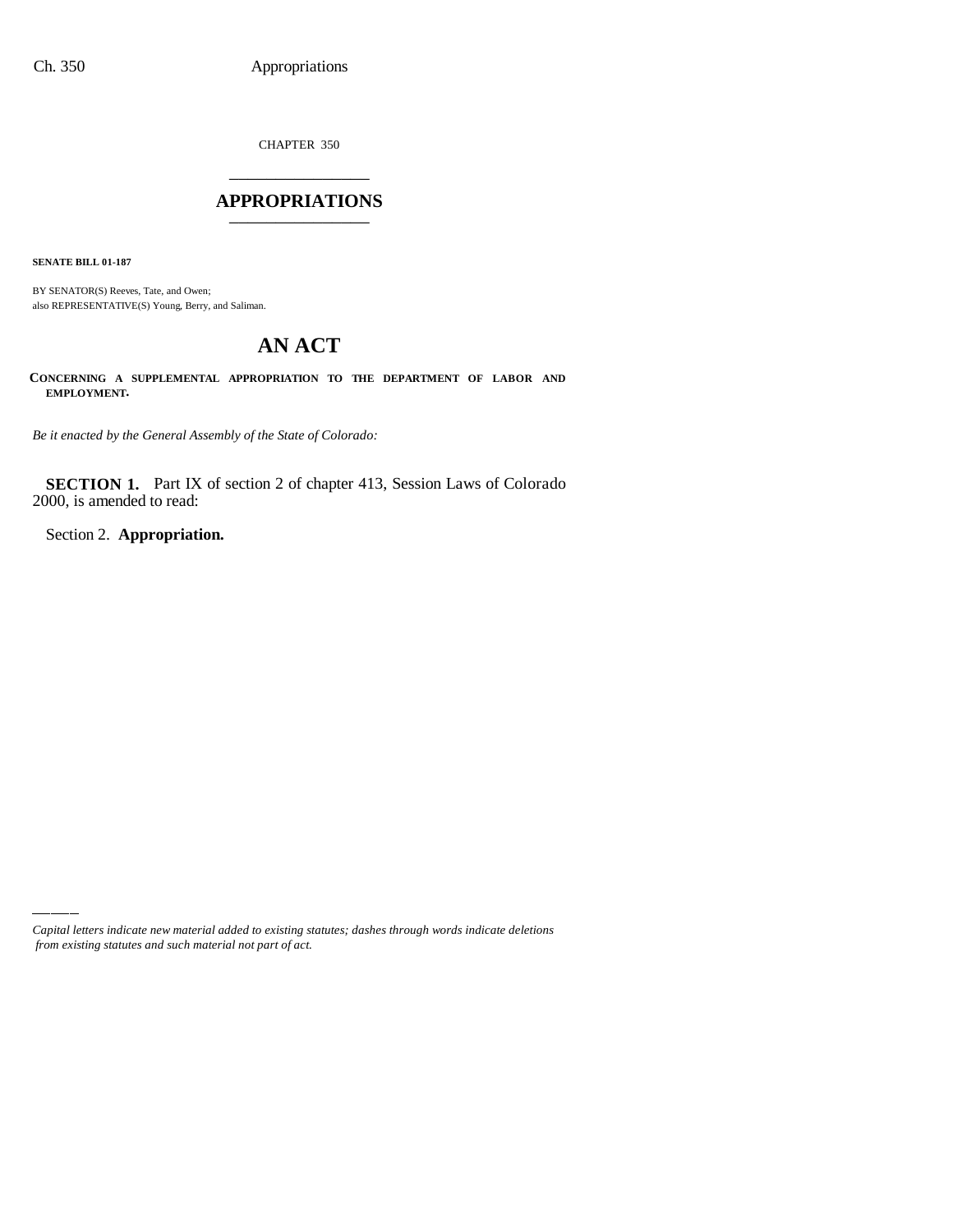|                 |              |                |                | APPROPRIATION FROM |               |                |
|-----------------|--------------|----------------|----------------|--------------------|---------------|----------------|
|                 |              |                | <b>GENERAL</b> |                    | CASH          |                |
| ITEM &          |              | <b>GENERAL</b> | <b>FUND</b>    | CASH               | <b>FUNDS</b>  | <b>FEDERAL</b> |
| <b>SUBTOTAL</b> | <b>TOTAL</b> | <b>FUND</b>    | <b>EXEMPT</b>  | <b>FUNDS</b>       | <b>EXEMPT</b> | <b>FUNDS</b>   |
|                 |              |                |                |                    |               |                |

**PART IX DEPARTMENT OF LABOR AND EMPLOYMENT**

### **(1) EXECUTIVE DIRECTOR'S OFFICE**

| 9,766,693     |  |
|---------------|--|
| $(166.4$ FTE) |  |
| 1,845,167     |  |
| 18,927        |  |
|               |  |
| 1,993,978     |  |
| 444,384       |  |
| 13,159        |  |
| 589,570       |  |
| 1,566,651     |  |
|               |  |
| 429.402       |  |
|               |  |
| 1,639,407     |  |
|               |  |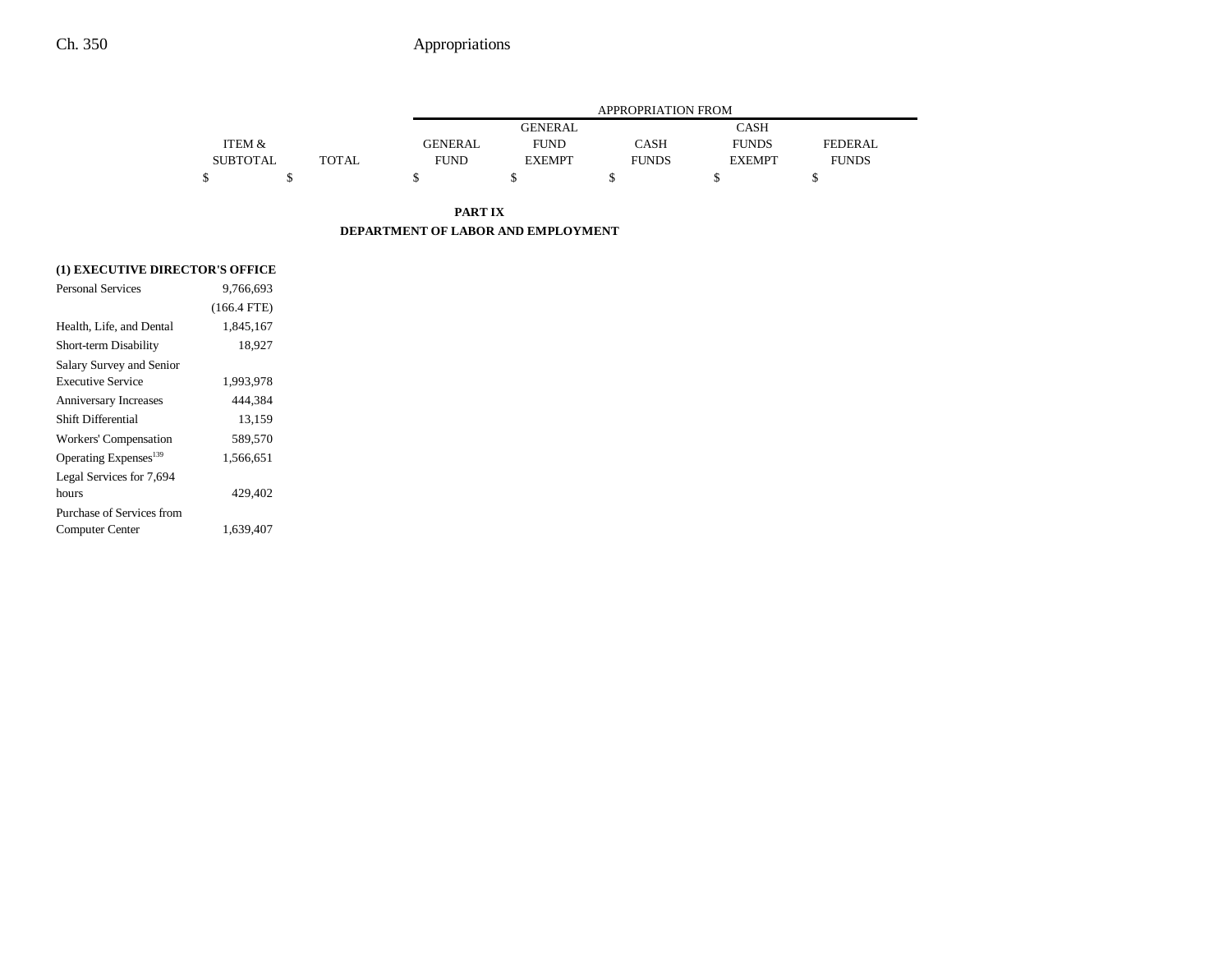| Payment to Risk                |           |            |  |                        |  |
|--------------------------------|-----------|------------|--|------------------------|--|
| Management and Property        |           |            |  |                        |  |
| Funds                          | 53,615    |            |  |                        |  |
| Vehicle Lease Payments         | 146,023   |            |  |                        |  |
| <b>Leased Space</b>            | 3,032,546 |            |  |                        |  |
| Capitol Complex Leased         |           |            |  |                        |  |
| Space                          | 16,488    |            |  |                        |  |
| <b>Utilities</b>               | 159,782   |            |  |                        |  |
| <b>Information Technology</b>  |           |            |  |                        |  |
| <b>Asset Maintenance</b>       | 859,665   |            |  |                        |  |
| Telephone Unification          | 531,948   |            |  |                        |  |
| <b>Statewide Indirect Cost</b> |           |            |  |                        |  |
| Assessment                     | 1,407     |            |  |                        |  |
|                                |           | 23,108,812 |  | 7,734,662 <sup>a</sup> |  |

<sup>a</sup> Of this amount, an estimated \$3,560,918 shall be from the Workers' Compensation Cash Fund pursuant to Section 8-44-112(7), C.R.S., an estimated \$2,491,958 shall be from the Employment Support Fund pursuant to Section 8-77-109, C.R.S., an estimated \$718,248 shall be from the Petroleum Storage Tank Fund pursuant to Section 8-20.5- 103, C.R.S., an estimated \$299,451 shall be from the Boiler Inspection Fund pursuant to Section 9-4-109, C.R.S., and \$664,087 shall be from other cash fund sources within the Department.

b Of this amount, \$610,110(T) shall be from statewide indirect cost recoveries, \$513,650 shall be from reserves in the Major Medical Insurance Fund pursuant to Section 8-46- 202, C.R.S., and the Subsequent Injury Fund pursuant to Section 8-46-101, C.R.S., \$78,905 shall be from reserves in the Unemployment Revenue Fund pursuant to Section 8- 77-106, C.R.S., \$5,710(T) shall be from the Department of Public Health and Environment, \$4,955(T) shall be from the Department of Human Services, and \$4,206 shall be from reserves in the Cost Containment Fund pursuant to Section 8-14.5-108, C.R.S.

| (2) DIVISION OF EMPLOYMENT AND TRAINING |
|-----------------------------------------|
|-----------------------------------------|

### **(A) Unemployment Insurance Programs**

 Program Costs 20,372,584 (386.0 FTE)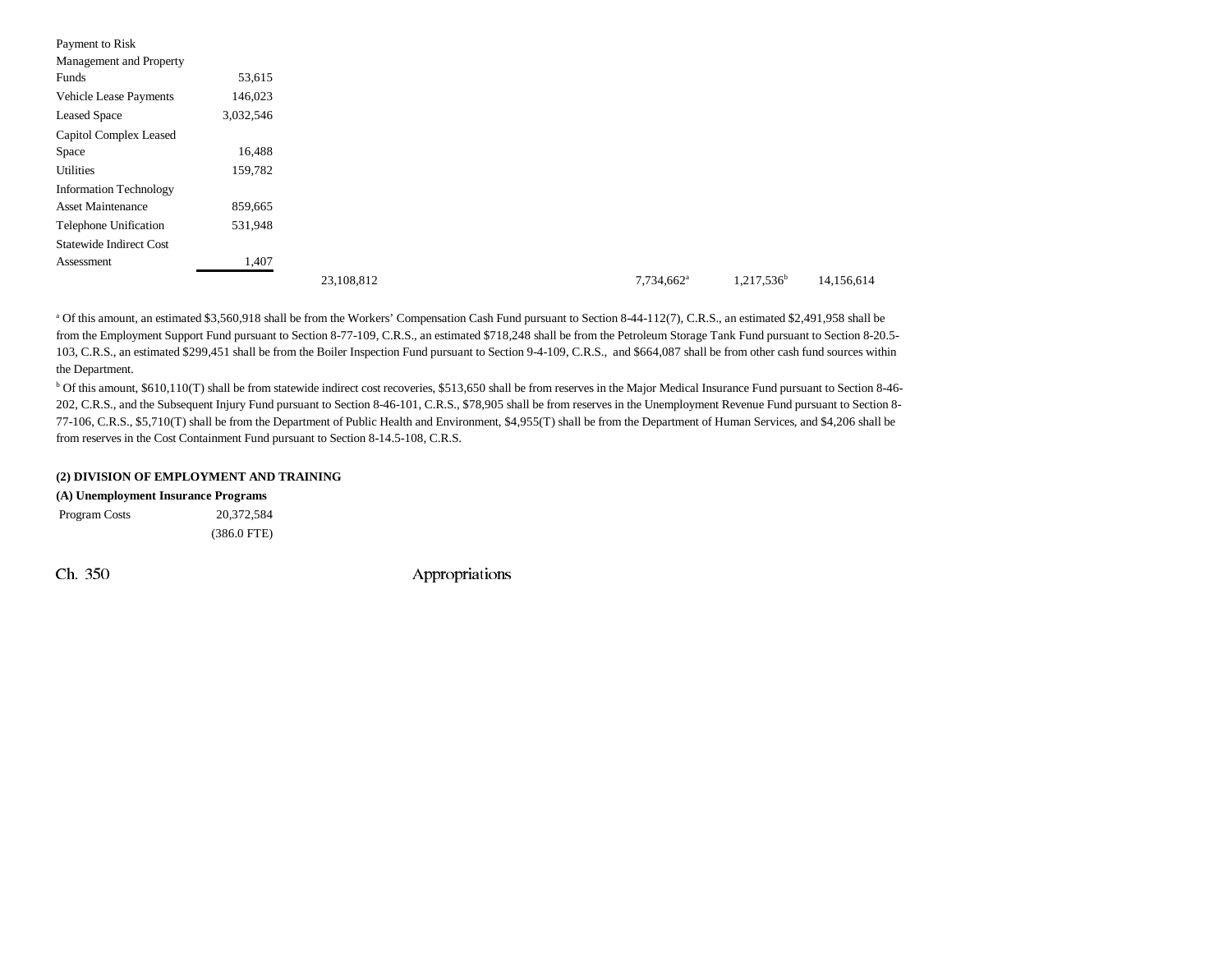|                                                                                                                                                                              |                 |              |                |                | <b>APPROPRIATION FROM</b> |                        |                           |
|------------------------------------------------------------------------------------------------------------------------------------------------------------------------------|-----------------|--------------|----------------|----------------|---------------------------|------------------------|---------------------------|
|                                                                                                                                                                              |                 |              |                | <b>GENERAL</b> |                           | <b>CASH</b>            |                           |
|                                                                                                                                                                              | ITEM &          |              | <b>GENERAL</b> | <b>FUND</b>    | <b>CASH</b>               | <b>FUNDS</b>           | <b>FEDERAL</b>            |
|                                                                                                                                                                              | <b>SUBTOTAL</b> | <b>TOTAL</b> | <b>FUND</b>    | <b>EXEMPT</b>  | <b>FUNDS</b>              | <b>EXEMPT</b>          | <b>FUNDS</b>              |
|                                                                                                                                                                              | \$              | \$           | \$             | \$             | \$                        | \$                     | \$                        |
| <b>Statewide Indirect Cost</b>                                                                                                                                               |                 |              |                |                |                           |                        |                           |
| Assessment                                                                                                                                                                   | 1,604,323       |              |                |                |                           |                        |                           |
|                                                                                                                                                                              |                 |              |                |                |                           |                        |                           |
|                                                                                                                                                                              | 21,976,907      |              |                |                | 1,760,722 <sup>a</sup>    |                        | $20,216,185$ <sup>b</sup> |
|                                                                                                                                                                              |                 |              |                |                |                           |                        |                           |
| <sup>a</sup> Of this amount, \$1,677,722 shall be from the Employment Support Fund pursuant to Section 8-77-109, C.R.S., and \$83,000 shall be from the sale of transcripts. |                 |              |                |                |                           |                        |                           |
| <sup>b</sup> Of this amount, \$166,114 shall be from Reed Act funds.                                                                                                         |                 |              |                |                |                           |                        |                           |
|                                                                                                                                                                              |                 |              |                |                |                           |                        |                           |
| (B) Unemployment Insurance Fraud Program <sup>140</sup>                                                                                                                      |                 |              |                |                |                           |                        |                           |
| Program Costs                                                                                                                                                                | 660,397         |              |                |                |                           |                        |                           |
|                                                                                                                                                                              | $(12.0$ FTE)    |              |                |                |                           |                        |                           |
| <b>Statewide Indirect Cost</b>                                                                                                                                               |                 |              |                |                |                           |                        |                           |
| Assessment                                                                                                                                                                   | 18,765          |              |                |                |                           |                        |                           |
|                                                                                                                                                                              | 679,162         |              |                |                | $468,765^{\circ}$         | $210,397$ <sup>b</sup> |                           |
|                                                                                                                                                                              |                 |              |                |                |                           |                        |                           |
| <sup>a</sup> This amount shall be from the Unemployment Revenue Fund pursuant to Section 8-77-106, C.R.S.                                                                    |                 |              |                |                |                           |                        |                           |

b This amount shall be from reserves in the Unemployment Revenue Fund pursuant to Section 8-77-106, C.R.S.

## **(C) Employment and Training Programs**

| State Operations <sup>141</sup> | 9,567,173 | $5,187,456^{\circ}$ | $36,606(T)$ <sup>b</sup> | 4,343,111 |
|---------------------------------|-----------|---------------------|--------------------------|-----------|
|                                 |           |                     |                          |           |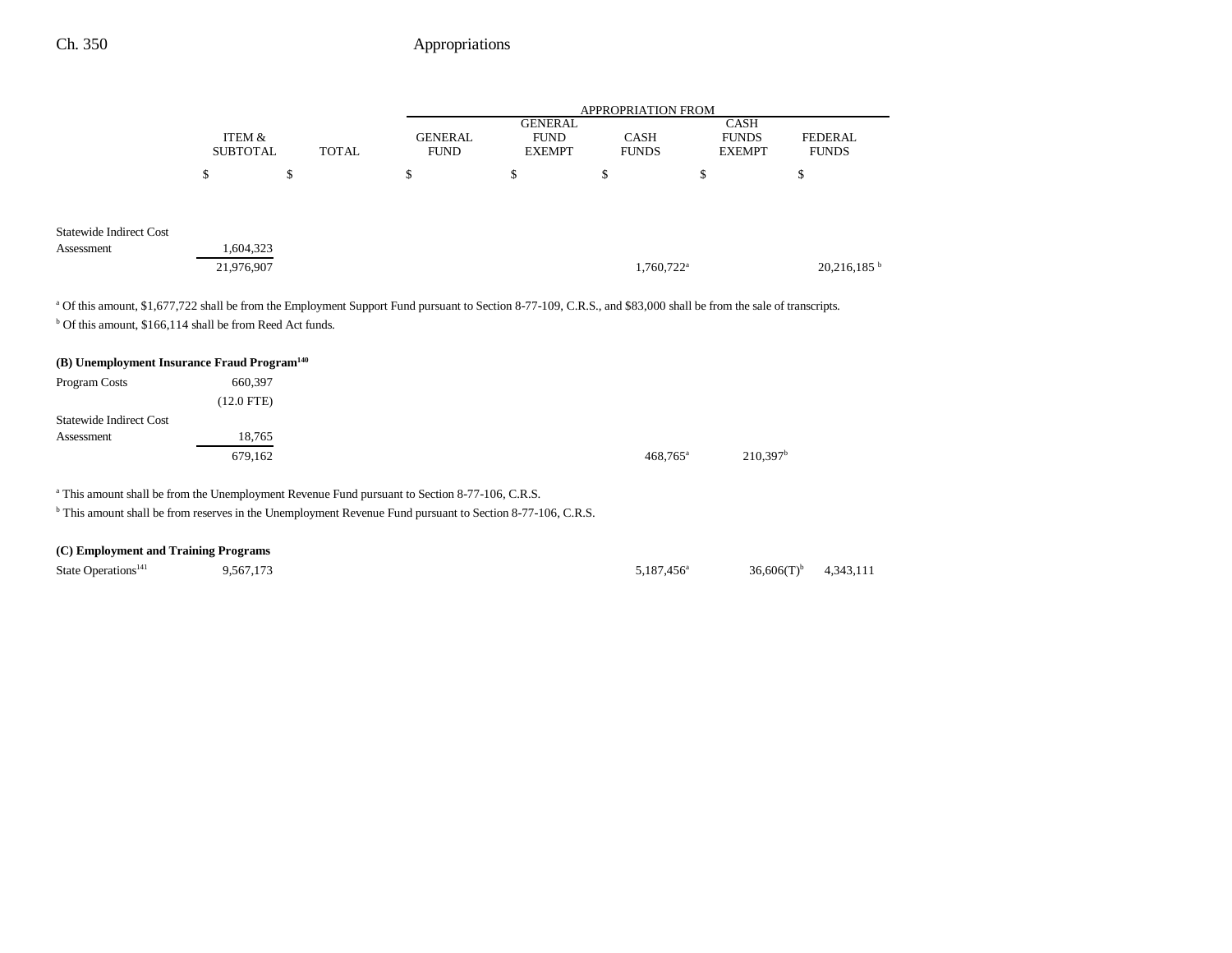|                                  |            | $(66.5$ FTE)<br>$(0.7$ FTE $)$          | $(87.0$ FTE)     |
|----------------------------------|------------|-----------------------------------------|------------------|
| <b>One-Stop County Contracts</b> | 5,784,893  |                                         | 5,784,893        |
|                                  |            |                                         | $(56.3$ FTE)     |
| Trade Adjustment Act             |            |                                         |                  |
| Assistance                       | 2,300,000  |                                         | 2,300,000        |
| Workforce Investment Act         | 21,324,749 |                                         | 21,324,749       |
|                                  | 21,924,749 |                                         | 21,924,749       |
|                                  |            |                                         | $(40.0$ FTE)     |
| Welfare-to-Work Block            |            |                                         |                  |
| Gran <sup>142, 143</sup>         | 9,213,801  |                                         | $9,213,801(M)^c$ |
| <b>Statewide Indirect Cost</b>   |            |                                         |                  |
| Assessment                       | 240,850    | $50,875$ <sup>d</sup><br>$1,202(T)^{b}$ | 188,773          |
|                                  | 48,431,466 |                                         |                  |
|                                  | 49,031,466 |                                         |                  |

<sup>a</sup> Of this amount, \$5,080,684 shall be from the Employment Support Fund pursuant to Section 8-77-109, C.R.S., \$101,319 shall be from the Displaced Homemakers Fund pursuant to Section 8-15.5-108, C.R.S., \$4,853 shall be from the Unemployment Revenue Fund pursuant to Section 8-77-106, C.R.S., and \$600 shall be from county contracts.

<sup>b</sup> These amounts shall be from contracts with other government agencies.

c This amount shall be from the Welfare-to-Work Block Grant.

<sup>d</sup> This amount shall be from the Employment Support Fund pursuant to Section 8-77-109, C.R.S.

#### **(D) Labor Market Information**

| Program Costs                  | 2,129,558 | 2,117,932<br>$11,626^{\circ}$ |  |
|--------------------------------|-----------|-------------------------------|--|
|                                |           | $(34.5$ FTE)                  |  |
| <b>Statewide Indirect Cost</b> |           |                               |  |
| Assessment                     | 36,123    | 36,123                        |  |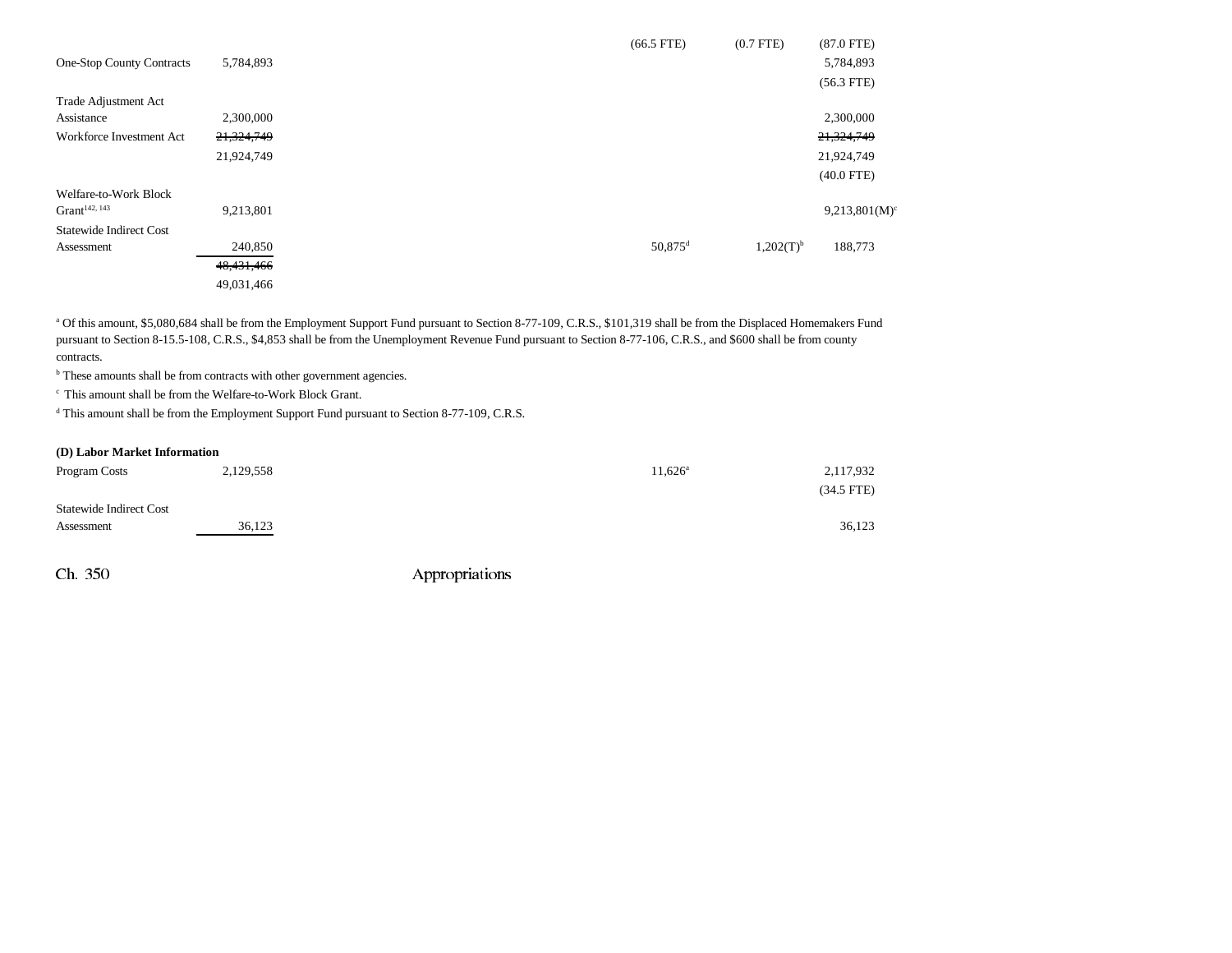|                 |              |             |               | APPROPRIATION FROM |               |                |
|-----------------|--------------|-------------|---------------|--------------------|---------------|----------------|
|                 |              |             | GENERAL       |                    | CASH          |                |
| ITEM &          |              | GENERAL     | <b>FUND</b>   | CASH               | <b>FUNDS</b>  | <b>FEDERAL</b> |
| <b>SUBTOTAL</b> | <b>TOTAL</b> | <b>FUND</b> | <b>EXEMPT</b> | <b>FUNDS</b>       | <b>EXEMPT</b> | <b>FUNDS</b>   |
| \$              |              |             |               |                    |               |                |

2,165,681

a This amount shall be from the sale of publications.

73,253,216 73,853,216

### **(3) DIVISION OF LABOR**

| (A) Administration, Statistics, and Labor Standards |                   |  |
|-----------------------------------------------------|-------------------|--|
| <b>Personal Services</b>                            | 666.512           |  |
|                                                     | $(11.5$ FTE)      |  |
| <b>Operating Expenses</b>                           | <del>61,105</del> |  |
|                                                     | 61,822            |  |
| Administrative Law Judge                            |                   |  |
| Services for 108 hours                              | 10.984            |  |
| Welfare Reform <sup>144</sup>                       | 90.355            |  |
|                                                     | $(2.0$ FTE)       |  |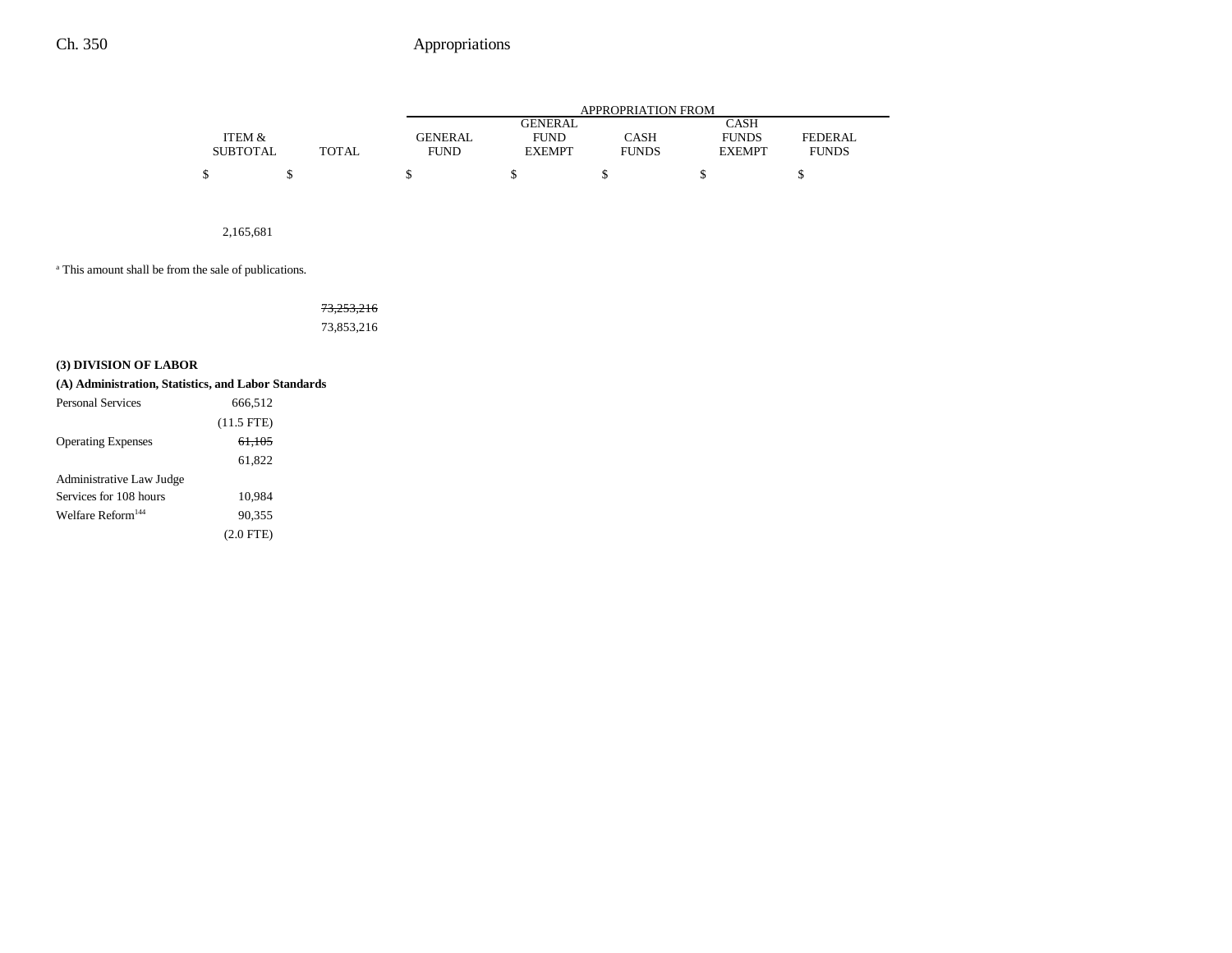| Information <del>System</del> |           |                    |
|-------------------------------|-----------|--------------------|
| ${\rm SYSTEM}^{144a}$ .       | 189.950   |                    |
|                               | 1,018,906 | $1,018,906(T)^{a}$ |
|                               | 1,019,623 | $1,019,623(T)^a$   |
|                               |           |                    |

<sup>a</sup> This amount shall be from statewide indirect cost recoveries.

| (B) Public Safety and Inspection Programs |              |
|-------------------------------------------|--------------|
| <b>Personal Services</b>                  | 3,191,152    |
|                                           | $(58.3$ FTE) |
| <b>Operating Expenses</b>                 | 334,203      |
|                                           | 342,845      |
| <b>Public Safety Management</b>           |              |
| <b>Information System</b>                 | 117,734      |
| <b>Statewide Indirect Cost</b>            |              |
| Assessment                                | 47,163       |
|                                           | 3,690,252    |
|                                           | 3,698,894    |

<sup>a</sup> Of this amount, \$1,691,482 \$1,695,092 shall be from the Petroleum Storage Tank Fund pursuant to Section 8-20.5-103, C.R.S., \$759,773 \$762,789 shall be from the Boiler Inspection Fund pursuant to Section 9-4-109, C.R.S., and  $$106,452$106,570$  shall be from the Public Safety Inspection Fund pursuant to Section 8-1-151, C.R.S. <sup>b</sup> Of this amount, \$502,640(T) shall be from statewide indirect cost recoveries, \$58,867 shall be from the Public Safety Inspection Fund pursuant to Section 8-1-151, C.R.S., \$58,867 shall be from the Boiler Inspection Fund pursuant to Section 9-4-109, C.R.S., C.R.S., and \$7,950(T) shall be from the Department of Public Health and Environment.

4,709,158

Labor Standards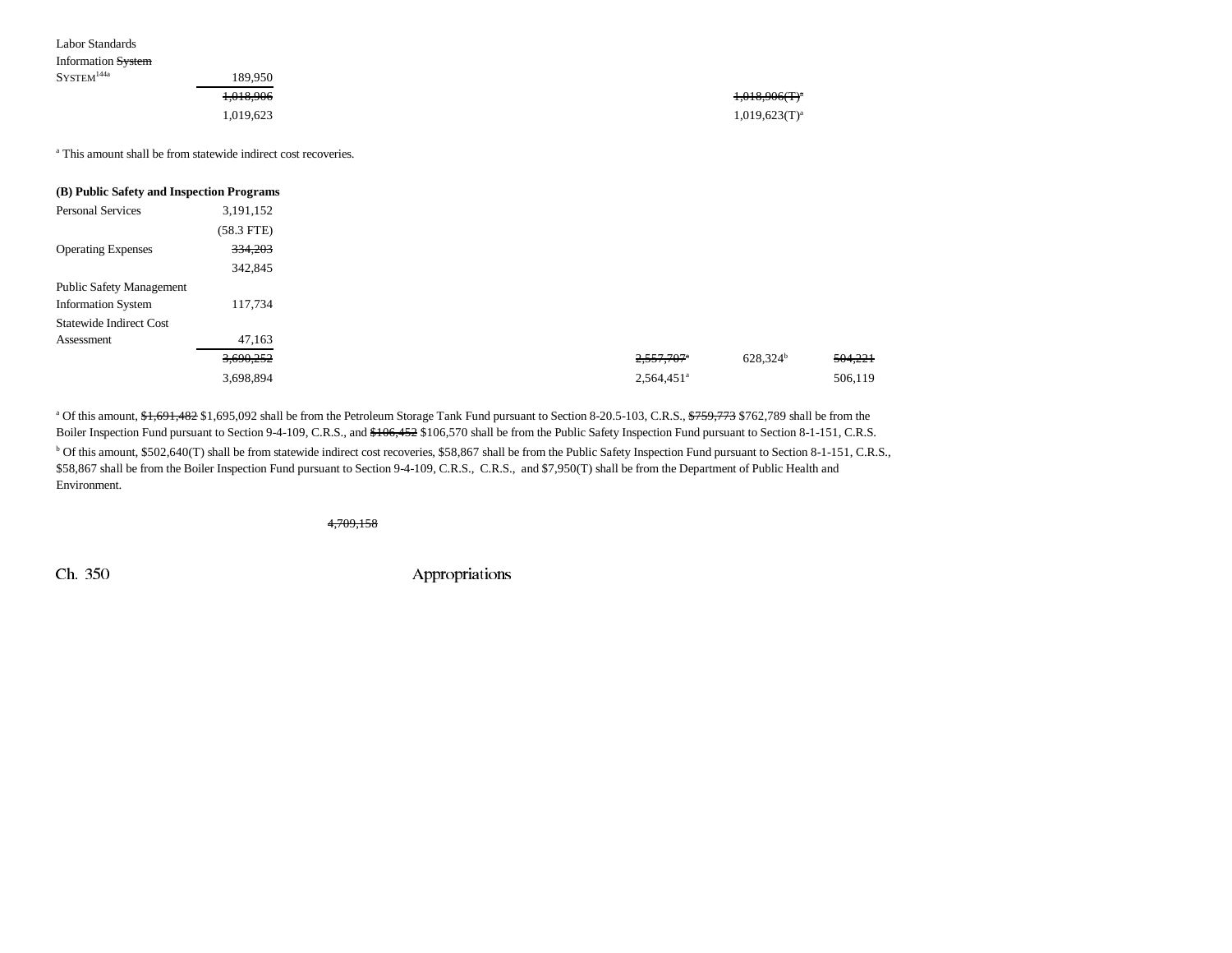|                 |       | APPROPRIATION FROM |                |              |               |                |
|-----------------|-------|--------------------|----------------|--------------|---------------|----------------|
|                 |       |                    | <b>GENERAL</b> |              | CASH          |                |
| ITEM &          |       | <b>GENERAL</b>     | <b>FUND</b>    | CASH         | <b>FUNDS</b>  | <b>FEDERAL</b> |
| <b>SUBTOTAL</b> | TOTAL | <b>FUND</b>        | <b>EXEMPT</b>  | <b>FUNDS</b> | <b>EXEMPT</b> | <b>FUNDS</b>   |
|                 |       |                    |                |              |               |                |

4,718,517

### **(4) DIVISION OF WORKERS' COMPENSATION**

| (A) Workers' Compensation <sup>145</sup> |               |
|------------------------------------------|---------------|
| <b>Personal Services</b>                 | 5,195,666     |
|                                          | $(106.4$ FTE) |
| <b>Operating Expenses</b>                | 635,431       |
|                                          | 757,531       |
| Administrative Law Judge                 |               |
| Services for 17,037 18,622               |               |
| hours                                    | 1,713,014     |
|                                          | 2,113,014     |
| Physicians Accreditation                 | 75,000        |
| <b>Utilization Review</b>                | 76,000        |
| <b>Immediate Payment</b>                 | 10,000        |
| <b>Statewide Indirect Cost</b>           |               |
| Assessment                               | 106,868       |
|                                          | 7,811,979     |
|                                          | 8,334,079     |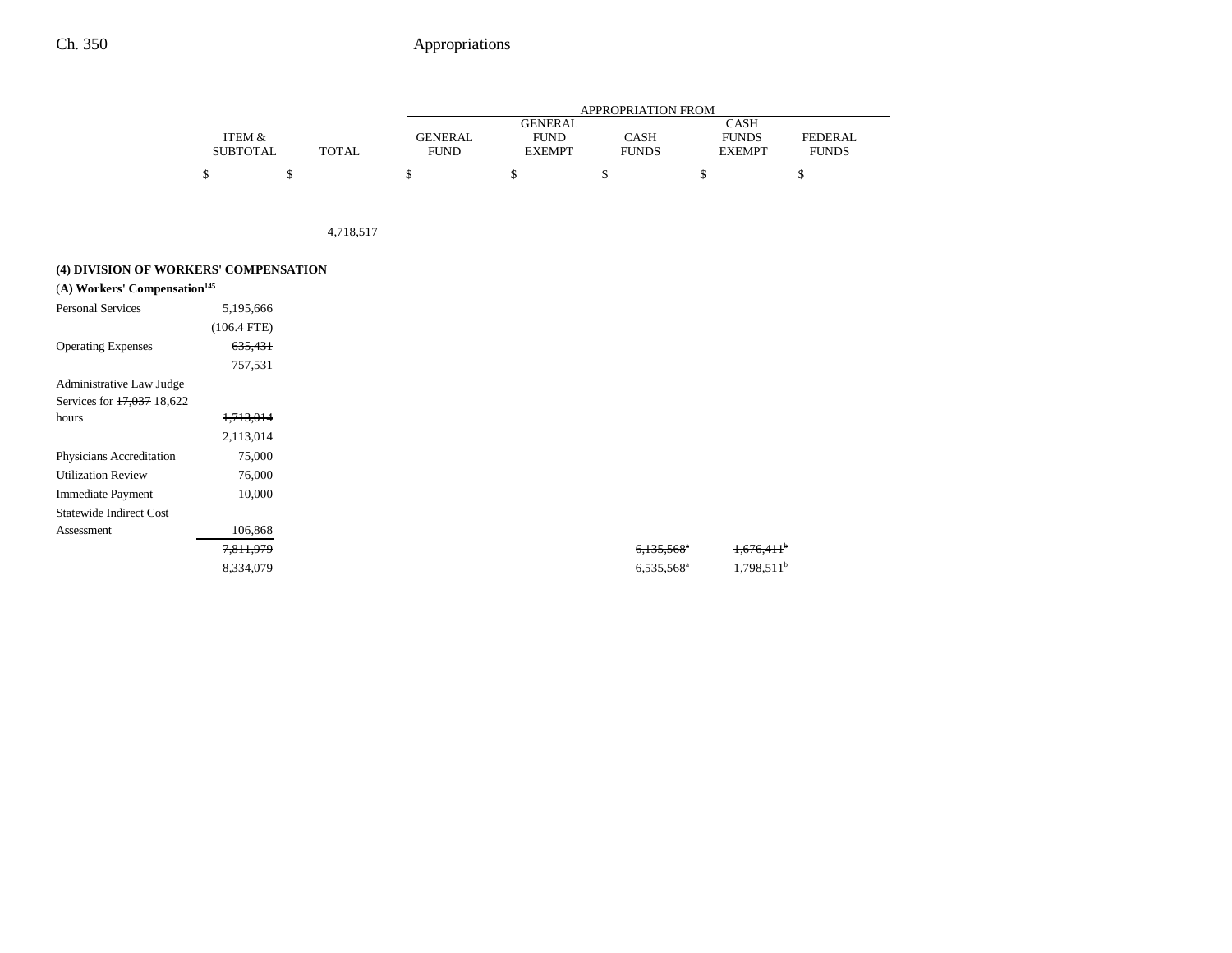<sup>a</sup> Of this amount, \$5,837,381 \$6,048,424 shall be from the Workers' Compensation Cash Fund pursuant to Section 8-44-112(7), C.R.S., \$105,043 \$294,000 shall be from the Workers' Compensation Self-Insurance Fund pursuant to Section 8-44-202, C.R.S., \$75,000 shall be from the Physicians Accreditation Program Cash Fund pursuant to Section 8-42-101(3.6)(l), C.R.S., \$64,500 shall be from the Utilization Review Cash Fund pursuant to Section 8-43-501, C.R.S., and \$53,644 shall be from the Cost Containment Fund pursuant to Section 8-14.5-108, C.R.S. Of this amount, \$131,140 is shown for the purposes of complying with the limitation on state fiscal year spending imposed by Article X, Section 20 of the State Constitution. Such moneys are included for informational purposes as they are continuously appropriated by Sections 8-42-101(3.6)(l), 8-43-501(2), and 8-44-206(3)(b), C.R.S.

<sup>b</sup> Of this amount, \$1,573,596 \$1,695,696 shall be from the Workers' Compensation Cash Fund pursuant to Section 8-44-112(7), C.R.S., \$78,490 shall be from the Cost Containment Fund pursuant to Section 8-14.5-108, C.R.S., \$11,500 shall be from the Utilization Review Cash Fund pursuant to Section 8-43-501, C.R.S., \$10,000 shall be from the Immediate Payment Fund pursuant to Section 8-44-206, C.R.S., and \$2,825 shall be from the Workers' Compensation Self-Insurance Fund pursuant to Section 8-44-202, C.R.S. Of this amount, \$19,860 is shown for purposes of complying with the limitation on state fiscal year spending imposed by Article X, Section 20 of the State Constitution. Such moneys are included for informational purposes as they are continuously appropriated by Sections 8-42-101(3.6)(I), 8-43-501(2), and 8-44-206(3)(b), C.R.S.

#### **(B) Major Medical Insurance and Subsequent Injury Funds**

| <b>Personal Services</b>       | 1,201,987  | 1,201,987 <sup>a</sup>   |
|--------------------------------|------------|--------------------------|
|                                |            | $(22.0$ FTE)             |
| <b>Operating Expenses</b>      | 123,650    | $123,650^{\circ}$        |
| <b>Statewide Indirect Cost</b> |            |                          |
| Assessment                     | 112,766    | 112,766 <sup>a</sup>     |
| <b>Major Medical Benefits</b>  | 6,000,000  | $6,000,000$ <sup>b</sup> |
| Major Medical Legal            |            |                          |
| Services for 448 hours         | 25,003     | 25.003 <sup>b</sup>      |
| Subsequent Injury Benefits     | 5,200,000  | $5,200,000$ <sup>c</sup> |
| Subsequent Injury Legal        |            |                          |
| Services for 9,388 hours       | 523,944    | 523,944°                 |
| <b>Medical Disaster</b>        | 15,000     | $15,000^{\rm b}$         |
|                                | 13.202.350 |                          |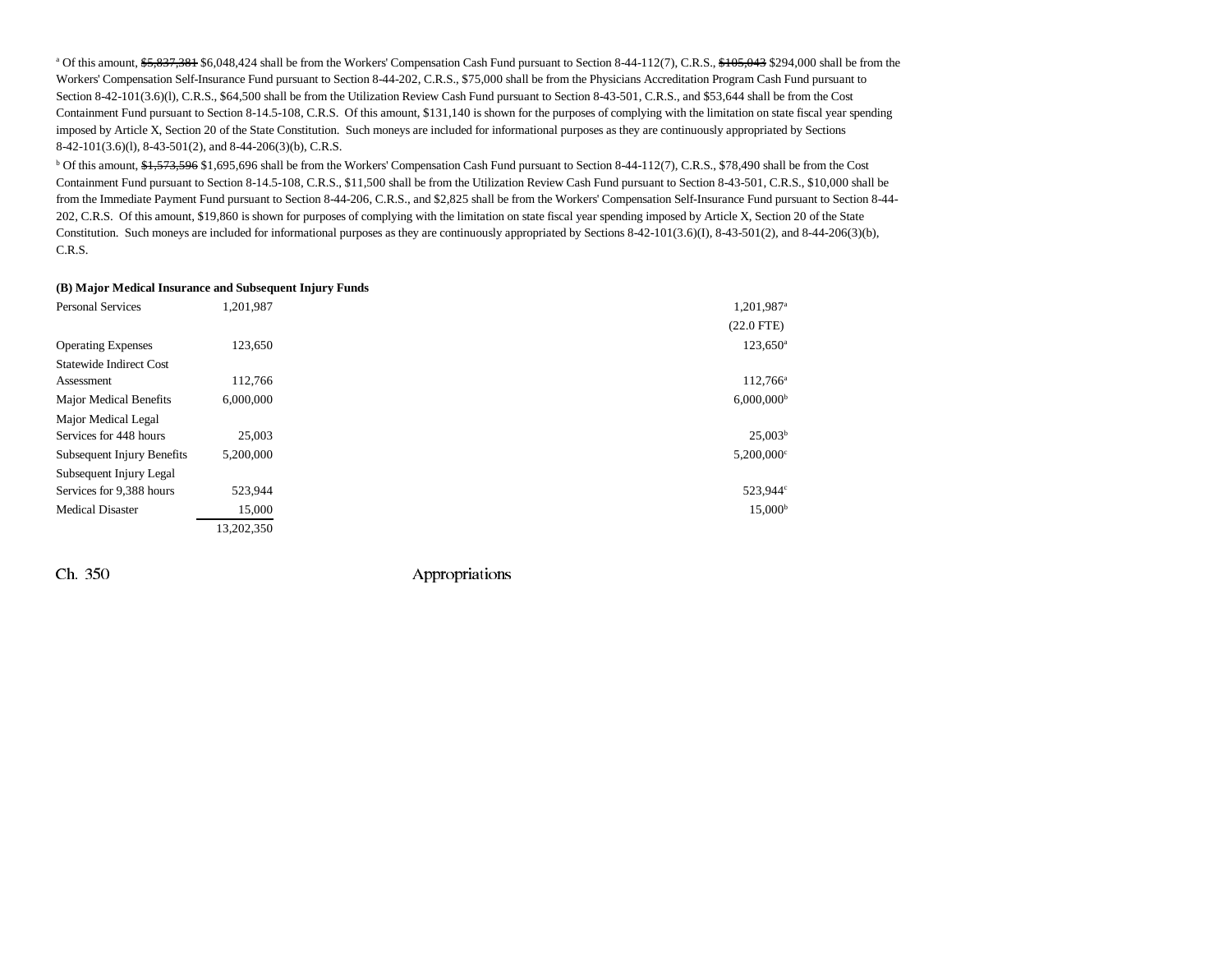|                 |       | APPROPRIATION FROM |                |              |               |              |  |
|-----------------|-------|--------------------|----------------|--------------|---------------|--------------|--|
|                 |       |                    | <b>GENERAL</b> |              | CASH          |              |  |
| ITEM &          |       | GENERAL            | <b>FUND</b>    | CASH         | <b>FUNDS</b>  | FEDERAL      |  |
| <b>SUBTOTAL</b> | TOTAL | <b>FUND</b>        | <b>EXEMPT</b>  | <b>FUNDS</b> | <b>EXEMPT</b> | <b>FUNDS</b> |  |
|                 |       |                    |                |              |               |              |  |

<sup>a</sup> Of these amounts, \$1,167,363 shall be from reserves in the Major Medical Insurance Fund pursuant to Section 8-46-202, C.R.S., and \$271,040 shall be from reserves in the Subsequent Injury Fund pursuant to Section 8-46-101, C.R.S.

<sup>b</sup> For the purposes of complying with the limitation on state fiscal year spending imposed by Article X, Section 20 of the State Constitution, these amounts from reserves in the Major Medical Insurance Fund are included for informational purposes as they are continuously appropriated by Section 8-46-202(1)(b), C.R.S.

<sup>c</sup> For the purposes of complying with the limitation on state fiscal year spending imposed by Article X, Section 20 of the State Constitution, these amounts from reserves in the Subsequent Injury Fund are included for informational purposes as they are continuously appropriated by Section 8-46-101(1)(b), C.R.S.

> 21,014,329 21,536,429

## **TOTALS PART IX(LABOR AND**

| EMPLOYMENT) <sup>5, 6</sup> | \$122,085,515 |  | \$23,907,381 | <del>\$17.991.732</del> °  | \$80,186,402 |
|-----------------------------|---------------|--|--------------|----------------------------|--------------|
|                             | \$123,216,974 |  | \$24,314,125 | $$18.114.549$ <sup>a</sup> | \$80,788,300 |

<sup>a</sup> Of this amount, \$2,188,079 \$2,188,796 contains a (T) notation.

**FOOTNOTES** -- The following statements are referenced to the numbered footnotes throughout section 2.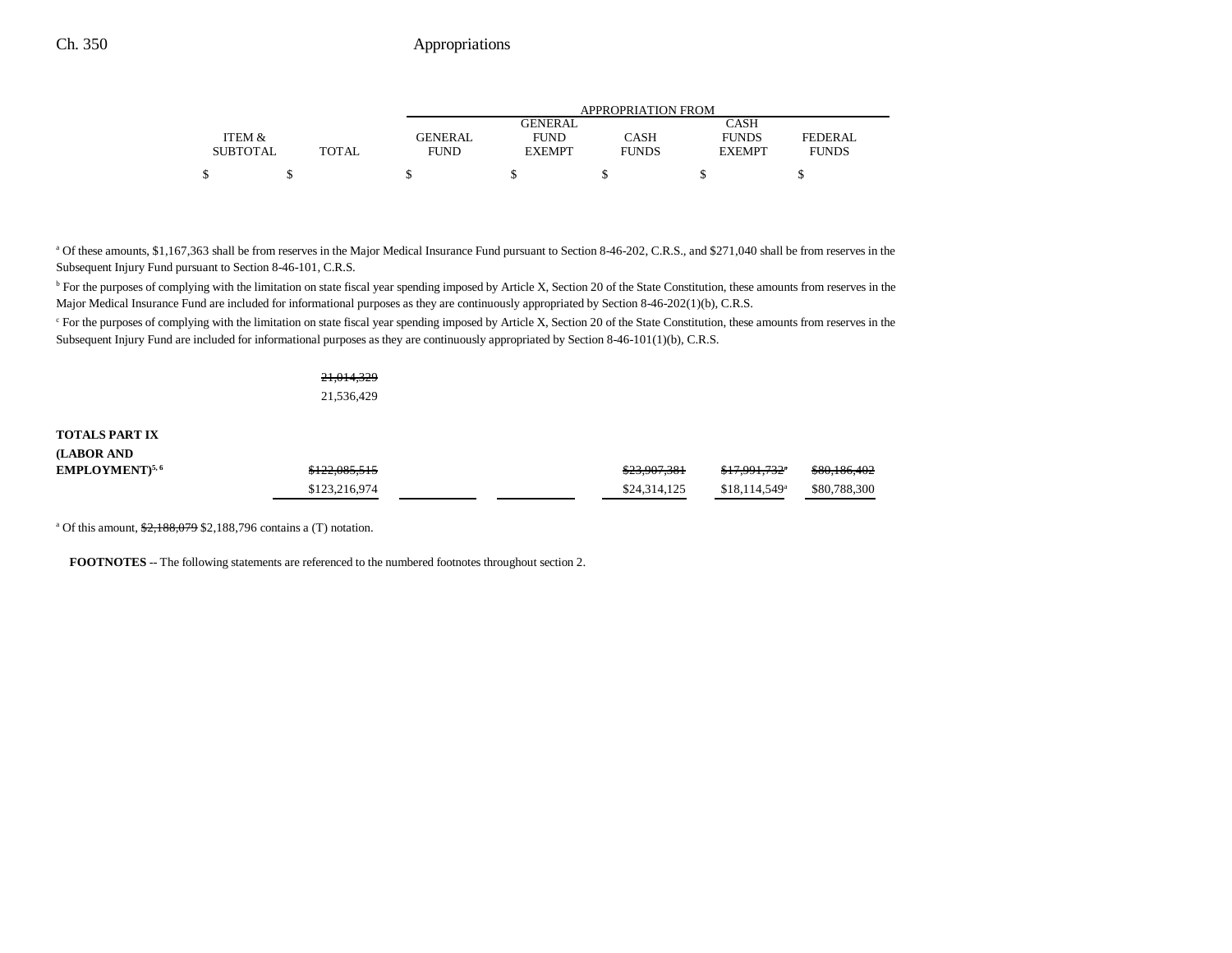- 5 (Governor lined through this provision. See L. 2000, p. 2752.)
- 6 All Departments, Totals -- The General Assembly requests that copies of all reports requested in other footnotes contained in this act be delivered to the Joint Budget Committee and the majority and minority leadership in each house of the General Assembly. Each principal department of the state shall produce its rules in an electronic format that is suitable for public access through electronic means. Such rules in such format shall be submitted to the Office of Legislative Legal Services for publishing on the Internet. It is the intent of the General Assembly that this be done within existing resources.
- 139 Department of Labor and Employment, Executive Director's Office, Operating Expenses -- The Department is requested to include estimated costs of computer contract maintenance agreements in its annual budget request.
- 140 Department of Labor and Employment, Division of Employment and Training, Unemployment Insurance Fraud Program -- The Department is requested to investigate potential funding sources for the Unemployment Insurance Fraud Program. The Department should include the findings of this investigation in its FY 2001-02 budget request. In addition, the Department is requested to include in its FY 2001-02 budget request information on fraud detection and recovery, including, but not limited to, an estimate of the amount of unemployment insurance fraud that may have occurred in FY 2000-01, how much of this fraud was detected, and how much of this fraud was recovered.
- 141 (Governor lined through this provision. See L. 2000, p. 2757.)
- 142 Department of Labor and Employment, Division of Employment and Training, Employment and Training Programs, Welfare-to-Work Block Grant -- It is the intent of the General Assembly that the Department count a portion of the General Fund or cash funds exempt appropriated to the Department of Human Services, Self-Sufficiency, for Colorado Works Program County Block Grants, as the state match for federal Welfare-to-Work Block Grant funds. However, it is the intent of the General Assembly that only that portion of such funds that exceeds the minimum federal maintenance of effort requirement for the Temporary Assistance to Needy Families program be used in such a manner. In addition, the Department is requested to identify any other existing resources that could be counted as the state's match for the federal Welfare-to-Work Block Grant. Such existing resources might include, but shall not be limited to: State funds appropriated for programs administered by the Department of Corrections, the Department of Education, the Department of Higher Education, the Department of Human Services, the Department of Local Affairs, and the Department of Public Safety; tax credits provided to employers that hire individuals receiving public assistance; and reduced-price bus passes provided through the Regional Transportation District to individuals receiving public assistance.

143 (Governor lined through this provision. See L. 2000, p. 2758.)